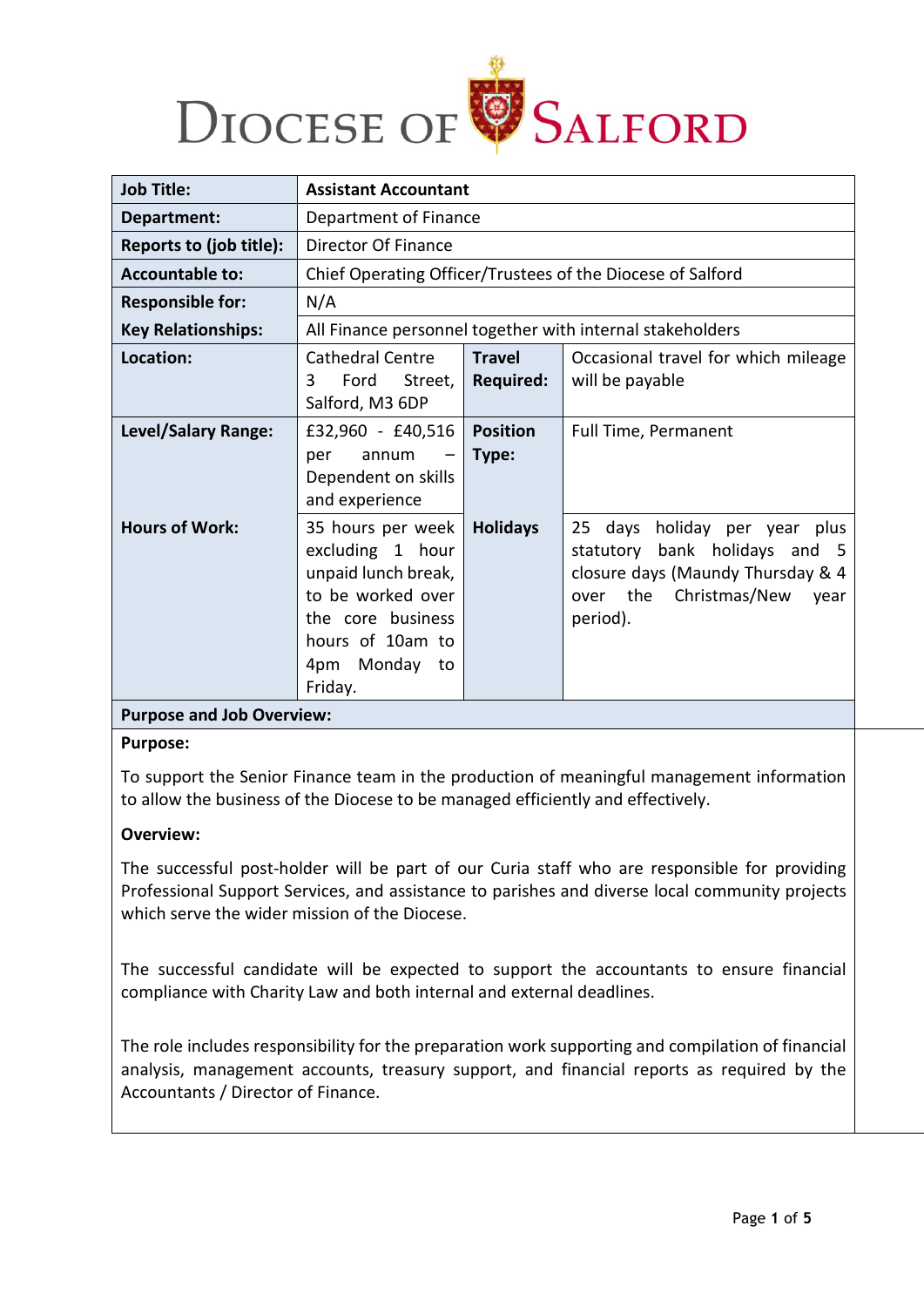The successful post holder will be expected to represent and work in accordance with the ethos of the Diocese of Salford and to ensure the highest standards of financial management are maintained.

# **The post is subject to an enhanced disclosure through the Disclosure and Barring Service.**

## **Job Description:**

Key Responsibilities:

- Working with the Director of Finance and Senior Finance Team to ensure that management and financial accounts are produced within the agreed timetable for the main charity and all subsidiary companies,
- Working toward supporting commentary and reports showing the aged debtors and creditors for each subsidiary, with an update of actions taken in the month
- Work with the Senior Finance Team to ensure all accruals and prepayments and other month end journals are generated and posted for all subsidiary companies to allow the production of the accounts as highlighted above
- Support and assist in the preparation of meaningful cash flow forecasts and statements for SRCDTR and all subsidiary companies
- Support and assist in the preparation of monthly reports on the cash position of the diocese, including a commentary to be included in the management accounts.
- Support and contribute with the improvement of the financial systems and procedures to maximise efficiency.
- Generate working files to ensure that budgets and forecasts including supporting commentary are produced for all areas of the diocese.
- Support the Senior Finance Team in generating and providing reports to committees and Audit requests as required
- Act as secretary to the Finance Committee

# **PERSON SPECIFICATION**

| י נושטו אינו וכאו אושט                 |                                                                                                                                                                            |                                                                                                                                                                                                                                              |  |
|----------------------------------------|----------------------------------------------------------------------------------------------------------------------------------------------------------------------------|----------------------------------------------------------------------------------------------------------------------------------------------------------------------------------------------------------------------------------------------|--|
|                                        | <b>Essential</b>                                                                                                                                                           | <b>Desirable</b>                                                                                                                                                                                                                             |  |
| <b>Qualifications</b><br>and training: | Part Qualified chartered status of a<br>٠<br>professional<br>body<br>accountancy<br>(CCAB qualified, ACCA, CIMA).<br>Evidence of ongoing professional<br>٠<br>development. | Xero Accountancy Software<br>$\bullet$                                                                                                                                                                                                       |  |
| <b>Experience:</b>                     | • Working in a Management /<br>Financial Accountant role for a<br>minimum of $2 - 3$ years<br>Experience of working<br>with<br><b>Accountancy Software.</b>                | Experience obtained<br>in a<br>٠<br>charitable or public<br>sector<br>organisation.<br>Support to generation<br>of<br>$\bullet$<br>budgets /<br>Management<br>maintaining<br>Accounts /<br>financial controls<br>оf<br>Support to generation |  |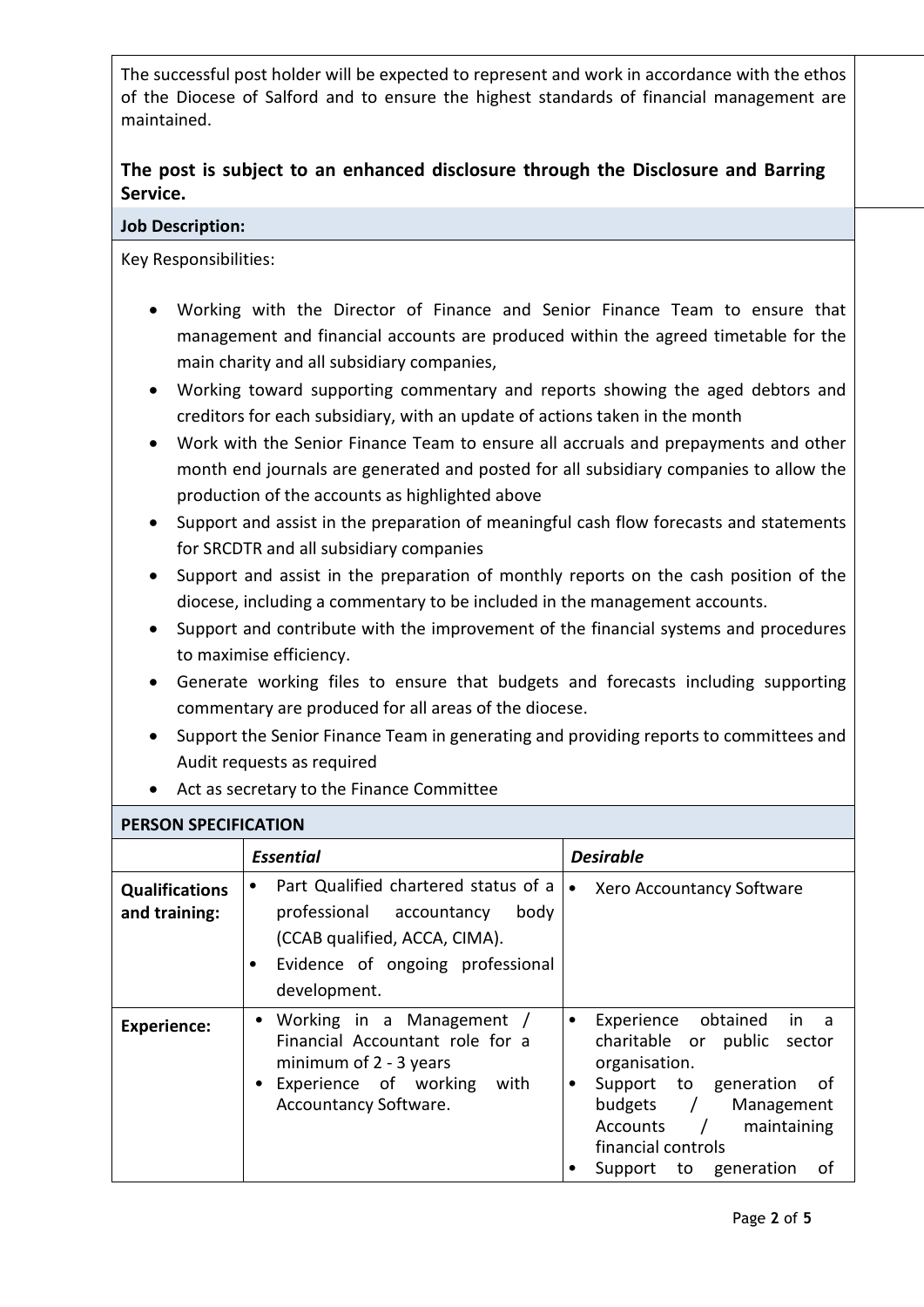|                                         |                                                                                                                                                                                                                                                                                                                                                                                                                                                                                                                                                                                                                                                                                                                                                                                                                                                                                                                                                                                                                                                                                                                                                                                                                                                                                                                                                                                          | <b>Financial Accounts</b><br>Experience of working with<br>$\bullet$<br>Xero Accountancy Software |
|-----------------------------------------|------------------------------------------------------------------------------------------------------------------------------------------------------------------------------------------------------------------------------------------------------------------------------------------------------------------------------------------------------------------------------------------------------------------------------------------------------------------------------------------------------------------------------------------------------------------------------------------------------------------------------------------------------------------------------------------------------------------------------------------------------------------------------------------------------------------------------------------------------------------------------------------------------------------------------------------------------------------------------------------------------------------------------------------------------------------------------------------------------------------------------------------------------------------------------------------------------------------------------------------------------------------------------------------------------------------------------------------------------------------------------------------|---------------------------------------------------------------------------------------------------|
| Knowledge,<br>skills, and<br>abilities: | Effective interpersonal skills to<br>$\bullet$<br>support effective communication<br>with a wide variety of people<br>including finance and non-finance<br>colleagues<br>efficient<br>Demonstratable<br>٠<br>approach to delivering tasks with<br>a high level of attention to detail.<br>The ability to support the analysis<br>$\bullet$<br>of financial issues and to interpret<br>information, and transpose this<br>into correct financial postings.<br>Excellent time management skills<br>with the ability to organise and<br>prioritise the workload to meet<br>deadlines for themselves and<br>others in their team.<br>The ability to remain motivated<br>and resilient and inspire high<br>levels of motivation in others.<br>The ability to represent the ethos<br>and objectives of the Diocese to<br>specialists such as<br>auditors,<br>ability to communicate, support<br>negotiation and manage such<br>professionals engendering these<br>ideals.<br>The ability to think and act creatively<br>٠<br>and collaboratively.<br>Excellent IT skills including Microsoft<br>$\bullet$<br>Office particularly Advanced Excel<br>and other software (which support<br>the delivery of accounts).<br>Openness to working with new<br>$\bullet$<br>systems and software for which<br>training will be provided<br>Ability to work independently and as<br>٠<br>part of a team. | of<br>Understanding<br>scripting/<br>$\bullet$<br>programming.                                    |
| Personal<br>qualities:                  | A flexible, can-do, and proactive<br>$\bullet$<br>approach with the ability to<br>contribute to the development of<br>the department and to support<br>the wider aims of the Diocese.<br>ability to<br>An<br>communicate                                                                                                                                                                                                                                                                                                                                                                                                                                                                                                                                                                                                                                                                                                                                                                                                                                                                                                                                                                                                                                                                                                                                                                 |                                                                                                   |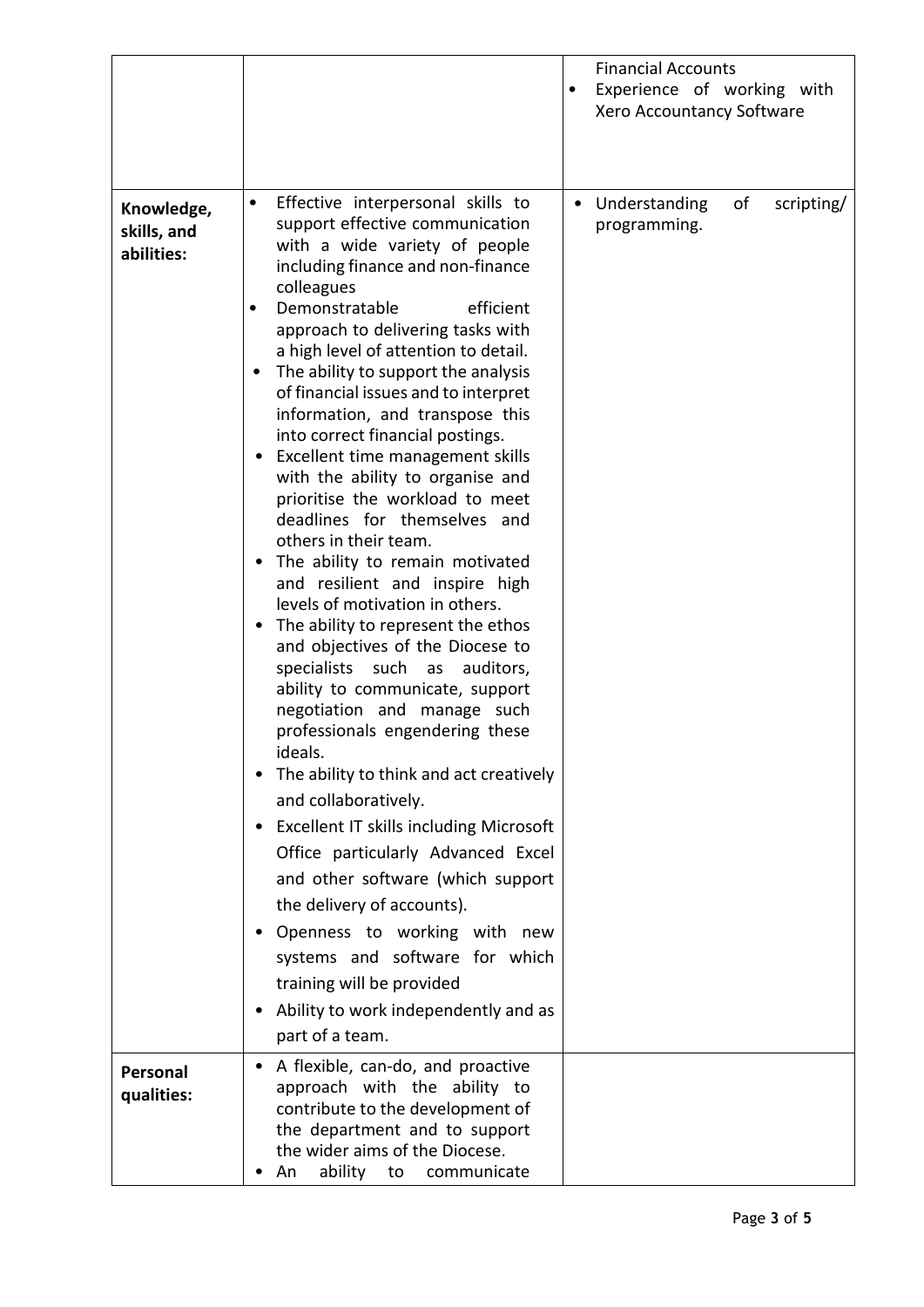|                               | effectively with a broad range of<br>people and to build positive<br>working relationships.<br>Ability to work unsupervised<br>and use own initiative.<br>Have a proactive approach to<br>continuous improvement.<br>Ability and adapt and learn new<br>tasks quickly.<br>Strong verbal and written<br>communication skills. |  |
|-------------------------------|------------------------------------------------------------------------------------------------------------------------------------------------------------------------------------------------------------------------------------------------------------------------------------------------------------------------------|--|
| <b>Other</b><br>requirements: | This post is subject to an Enhanced<br>$\bullet$<br>Disclosure by the Disclosure and<br>Barring Service.<br>All employees of the Diocese are<br>expected to work to promote the<br>safeguarding of vulnerable groups.                                                                                                        |  |

The above description is not intended to be an exhaustive list but to indicate the main responsibilities of the post. It may be amended from time to time, after consultation with the post holder. Any changes will be agreed in conjunction with the Head of Department.

# **References and Reports**

**Other Information:**

- Two professional references will be required.
- Provision of relevant certification of qualifications is required.
- This post is subject to an Enhanced Disclosure by the Disclosure and Barring Service and all employees of the Diocese are expected to work to promote the safeguarding of vulnerable groups.

**Health and Safety:** All employees are required to take reasonable care of their own health and safety and that of others who may be affected by their acts or omissions.

**Confidentiality:** During their employment the post holder may gain knowledge of confidential matters which may include personal or business-related matters. Such information must be considered with high levels of confidentiality and must not be discussed or disclosed. Failure to observe confidentiality could lead to disciplinary action.

**Data Protection:** Where it is a requirement of the role, the post holder will have access to computers and other information technology. He/she will be required to ensure that appropriate security procedures are followed and that confidential information such as passwords are not communicated to unauthorised individuals.

**Safeguarding:** The Diocese of Salford is committed to safeguarding all children and vulnerable groups at risk within its community. The Diocese aims to embed a culture of safeguarding to prevent abuse and to provide support to individuals who have been hurt by abuse, taking the necessary actions to reduce the likelihood of further harm. All diocesan employees are expected to contribute to the creation of a safe environment, challenge inappropriate behaviours and report concerns in line with procedures.